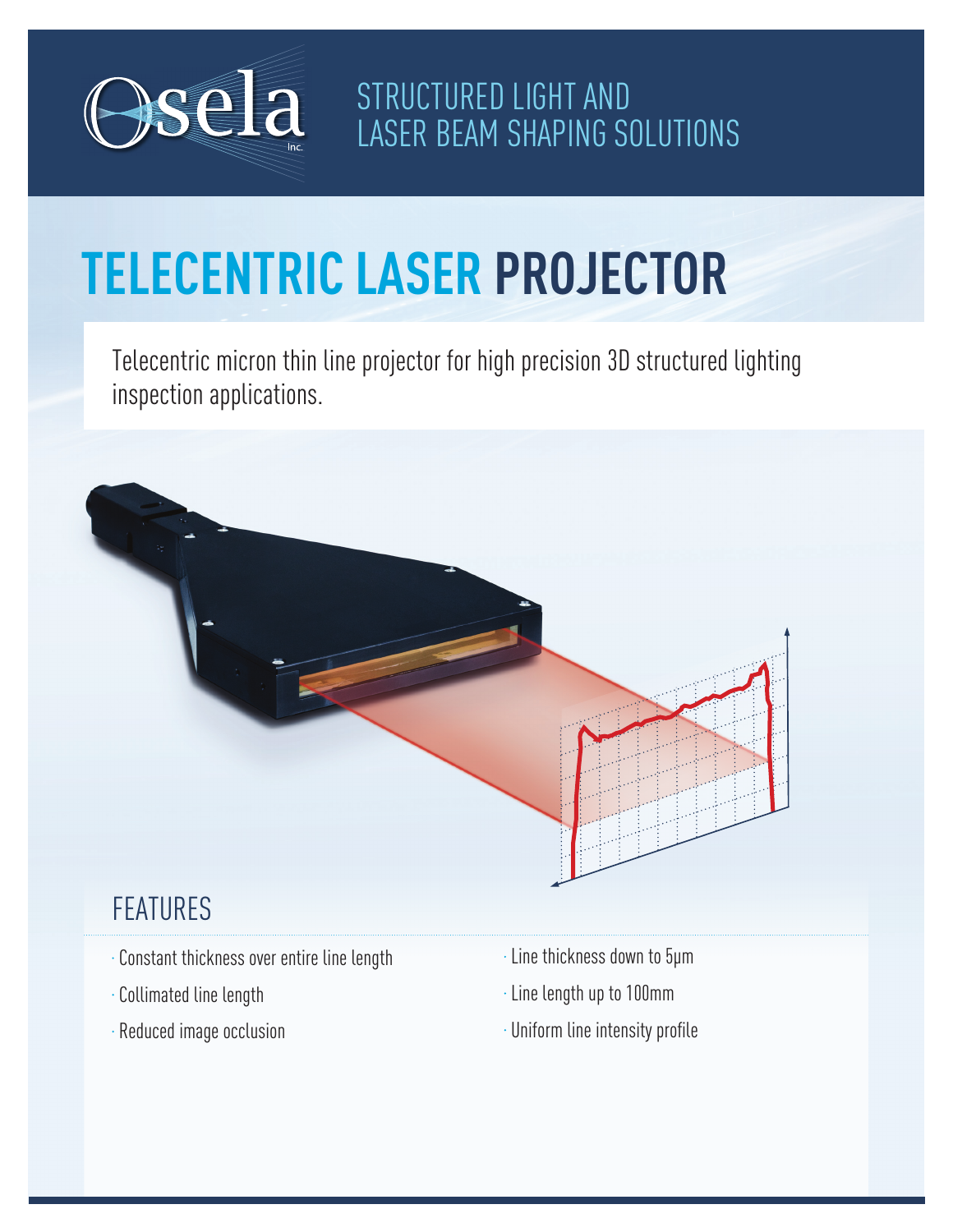Telecentric Laser Projector (TLP) provides parallel non angular laser line illumination as opposed to conventional lasers lines that projects a diverging fan. The TLP has the advantage of reducing object occlusions on your image plane critical for 3D high precision structured lighting applications. In these applications the TLP evenly illuminates the complete part under inspection in order to achieve the measurement accuracy required.



**Varying line thickness**

#### **Constant line thickness**

 $\odot$ 

Another advantage of the TLP is that its thickness is constant over its entire length. In applications such as semiconductor inspection, it is very important to have micron thin line over the entire length. With conventional fan out laser lines it is not possible to have both a thin line over a wide field due to depth of focus limitations. With the TLP, its parallel non angular illumination design allows for constant micron thin lines over large field of views.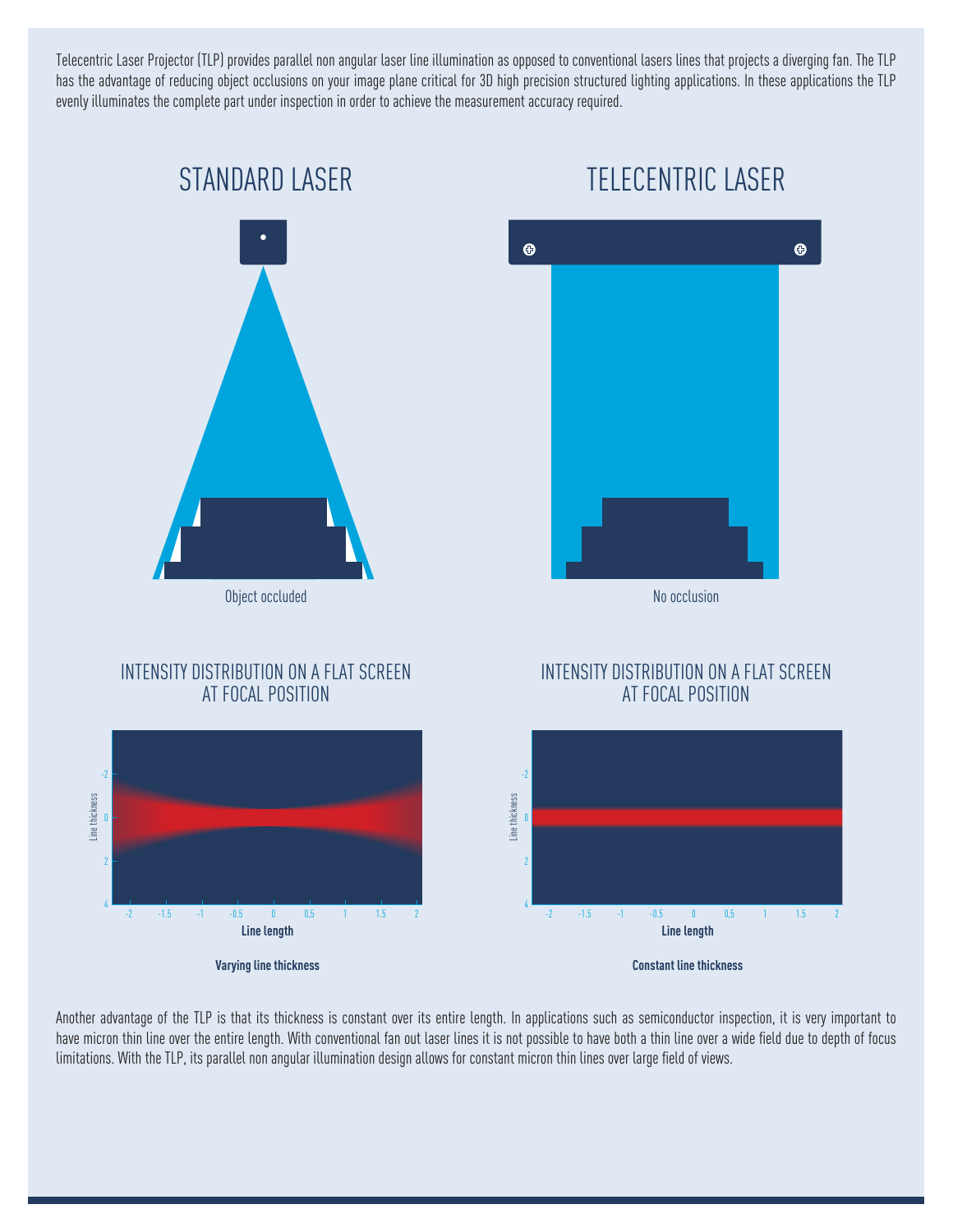### **MODULATION**

The Telecentric Laser Projector can be modulated by an external 0 to 5V external signal through the white wire. The **S type** modulation is included by default with the Telecentric Module.

| <b>FUNCTION</b> | CODE |         | OFF     |  |  |  |
|-----------------|------|---------|---------|--|--|--|
|                 |      | 0 to 2V | 3 to 5V |  |  |  |
| Reverse TTL     |      | 3 to 5V | 0 to 2V |  |  |  |

Note: One modulation input needs to be selected, S (default), RS, T or RT

#### **SPECIFICATIONS**



| Bore sight (mrad)                   | $<$ 3 mrad                                                       |
|-------------------------------------|------------------------------------------------------------------|
| Wavelength Drift                    | $\approx 0.25$ nm/ degC                                          |
| <b>Pointing Stability</b>           | $<$ 6 µrad/ $oC$                                                 |
| Modulation Rise/Fall time           | <5µ sec, 100% modulation depth (10 Kohm input impedance)         |
| Protections (Built in)              | ESD, Over voltage (up to 30 VDC), Over-temp Shutoff (> 50 deg C) |
| Long term Power stability (8 hours) | < 3 %, 2 minute warm up time                                     |
| <b>Operating Voltage</b>            | $5 \pm 0.5$ VDC, 4.5 to 30V Optional (9-30V for < 635 nm)        |
| <b>Working Temp Range</b>           | -10 to to $+50$ °C (housing)                                     |
| Weight                              | < 1500 g                                                         |
| Power Supply Cable                  | 18 inches 3 conductors Belden 9533, with flying leads            |
| <b>ESD Protection</b>               | Level 4                                                          |
| <b>Shock Tolerance</b>              | 30g, 6ms, functional                                             |

#### MECHANICAL SPECIFICATIONS